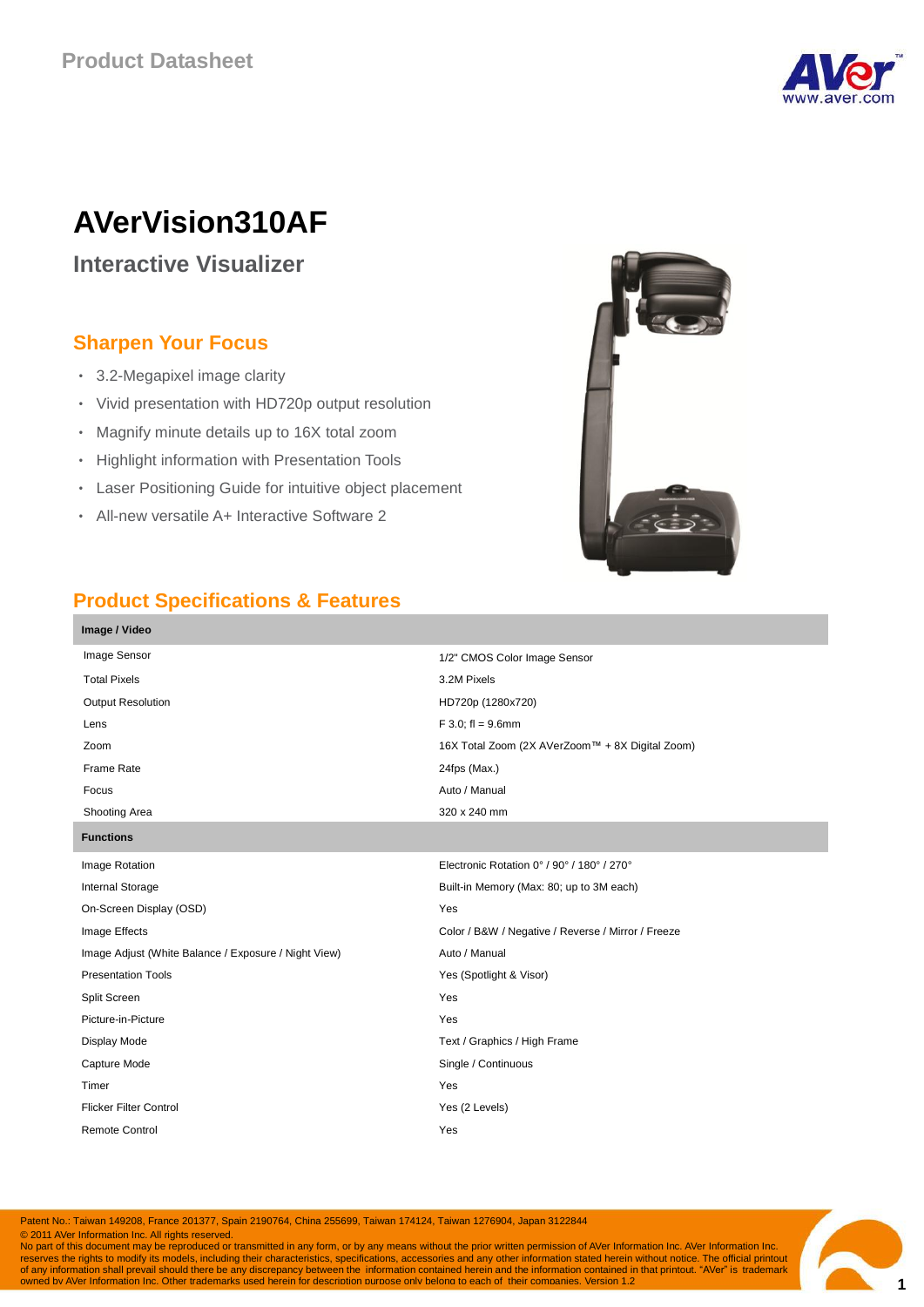# **Product Datasheet**



| <b>Connectivity</b>              |                                                                   |  |
|----------------------------------|-------------------------------------------------------------------|--|
| VGA Input / Output               | Yes (15-Pins D-sub, Pass Through)                                 |  |
| DVI-I Output                     | Yes                                                               |  |
| S-Video & Composite Video Output | Yes (NTSC / PAL)                                                  |  |
| <b>RS-232 Port</b>               | Yes (with S-Video / RS-232 Adapter Cable)                         |  |
| USB 2.0 Port                     | Yes (PC Camera / Built-in Image Download)                         |  |
| Power Consumption                | 10.68W                                                            |  |
| Lighting                         |                                                                   |  |
| <b>Light Source</b>              | Detachable LED Lamp Module                                        |  |
| <b>Laser Positioning Guide</b>   | Yes                                                               |  |
| <b>Others</b>                    |                                                                   |  |
| Dimension (W x H x D)            | Operating: 173.4 x 330 x 424 mm<br>Folded: 173.4 x 95.85 x 365 mm |  |
| Net Weight                       | 2kg (4.4lbs)                                                      |  |
| Power Supply                     | AC/DC 100-240V, 50-60Hz                                           |  |
| Certifications                   | FCC, CE, FDA 21                                                   |  |
| <b>Package Content</b>           |                                                                   |  |
| AVerVision310AF Unit             | Detachable LED Lamp Module (with Laser Positioning Guide)         |  |
| A+ Interactive Software CD       | <b>Remote Control with Batteries</b>                              |  |
| Power Adapter                    | User Manual CD                                                    |  |
| VGA Cable                        | Quick Guide                                                       |  |
| <b>USB Cable</b>                 | Anti-Glare Sheet                                                  |  |
| S-Video / RS-232 Adapter Cable   | Carrying Bag                                                      |  |
| <b>RCA Cable</b>                 | <b>Warranty Card</b>                                              |  |



**Panel**



Patent No.: Taiwan 149208, France 201377, Spain 2190764, China 255699, Taiwan 174124, Taiwan 1276904, Japan 3122844

© 2011 AVer Information Inc. All rights reserved.<br>No part of this document may be reproduced or transmitted in any form, or by any means without the prior written permission of AVer Information Inc. AVer Information Inc.<br>r